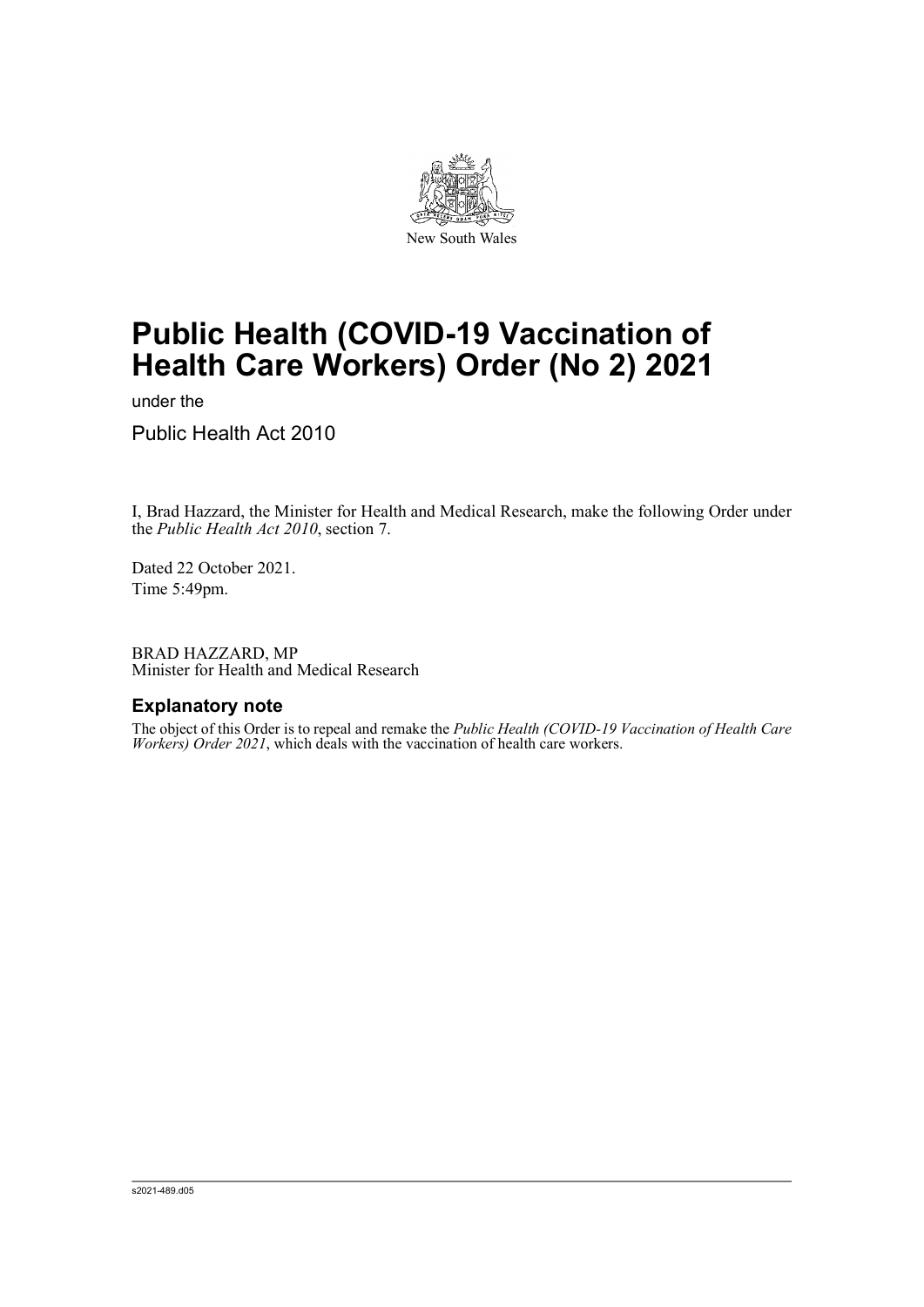Public Health (COVID-19 Vaccination of Health Care Workers) Order (No 2) 2021 [NSW] **Contents** 

## **Contents**

Page

| Part 1            | Preliminary                        |                                                              |   |
|-------------------|------------------------------------|--------------------------------------------------------------|---|
|                   |                                    | Name of Order                                                | 3 |
|                   | 2                                  | Definitions                                                  | 3 |
|                   | 3                                  | Grounds for concluding that there is a risk to public health | 3 |
| Part 2            | Vaccination of health care workers |                                                              |   |
|                   | 4                                  | Introduction                                                 | 4 |
|                   | 5                                  | Health care workers not to work unvaccinated                 | 4 |
|                   | 6                                  | Responsible persons for health care workers                  | 4 |
| Part 3            |                                    | <b>Miscellaneous</b>                                         |   |
|                   | 7                                  | Exemptions for medical contraindication                      | 5 |
|                   | 8                                  | Repeal                                                       | 5 |
|                   | 9                                  | Savings                                                      | 5 |
| <b>Schedule 1</b> |                                    | <b>Dictionary</b>                                            | 6 |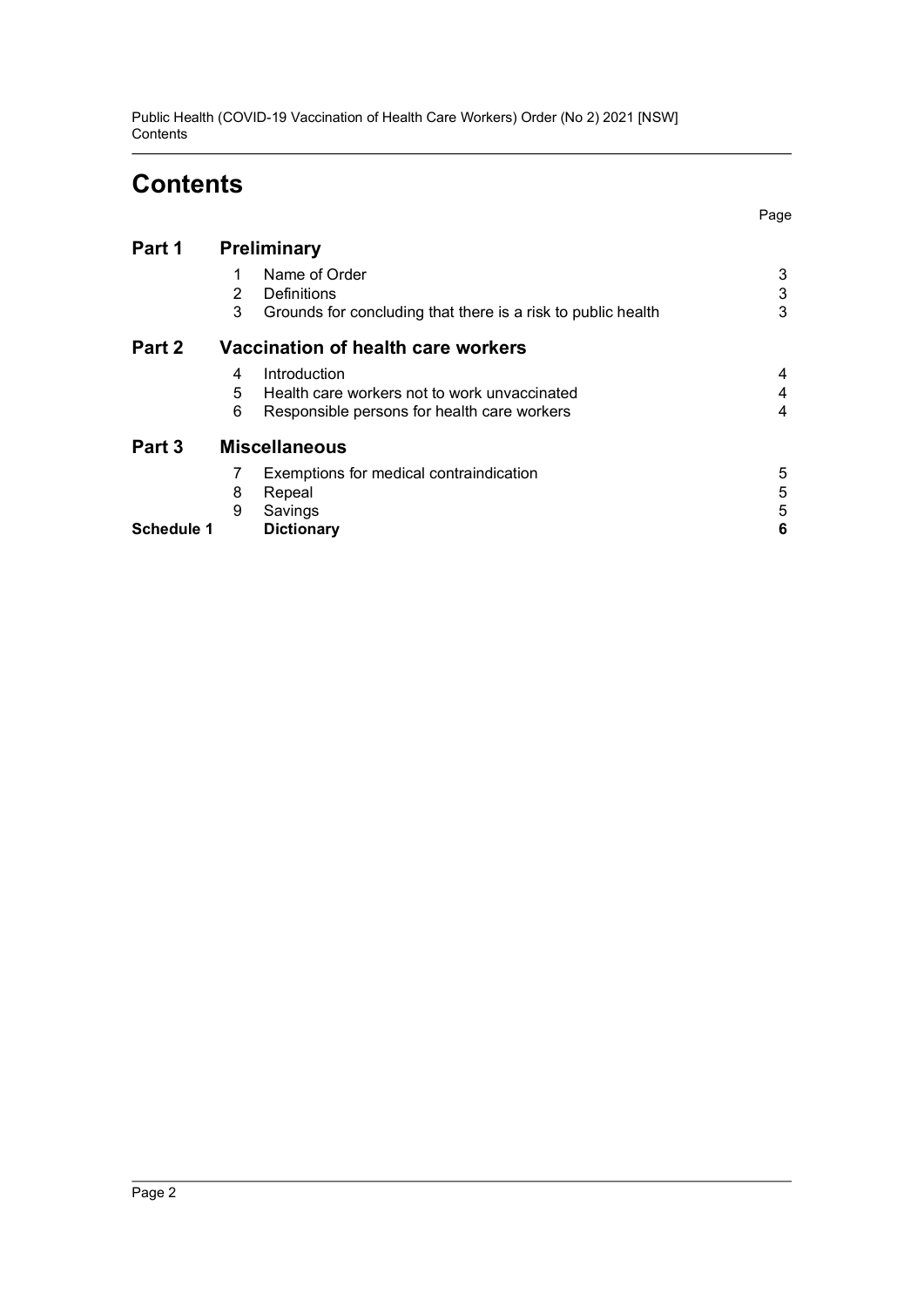### **Public Health (COVID-19 Vaccination of Health Care Workers) Order (No 2) 2021**

under the

Public Health Act 2010

### <span id="page-2-1"></span><span id="page-2-0"></span>**Part 1 Preliminary**

#### **1 Name of Order**

This Order is the *Public Health (COVID-19 Vaccination of Health Care Workers) Order (No 2) 2021*.

#### <span id="page-2-2"></span>**2 Definitions**

- (1) The Dictionary in Schedule 1 defines words used in this Order. **Note.** The Act and the *Interpretation Act 1987* contain definitions and other provisions that affect the interpretation and application of this Order.
- (2) Notes included in this Order do not form part of this Order.

#### <span id="page-2-3"></span>**3 Grounds for concluding that there is a risk to public health**

It is noted that the basis for concluding that a situation has arisen that is, or is likely to be, a risk to public health is as follows—

- (a) public health authorities both internationally and in Australia have been monitoring and responding to outbreaks of COVID-19, which is a condition caused by the severe acute respiratory syndrome coronavirus 2  $(SARS-CoV-2)$ ,
- (b) COVID-19 is a potentially fatal condition and is highly contagious,
- (c) a number of cases of individuals with COVID-19 have been confirmed in New South Wales and other Australian jurisdictions, and there is an ongoing risk of continuing transmission of the virus in New South Wales,
- (d) those cases include individuals with the Delta variant of COVID-19, which is more contagious than previous variants and has increased the risk and speed of community transmission,
- (e) health care workers work with vulnerable and sick members of the community, including those who have COVID-19,
- (f) ensuring that health care workers are vaccinated will reduce—
	- (i) the risk of infection, severe disease and death in the workers, and
		- (ii) the risk of transmission of infection from workers to patients and other workers,
- (g) public health and hospital services are at risk without appropriate and proportionate mitigation strategies, including vaccination to protect health care workers and patients.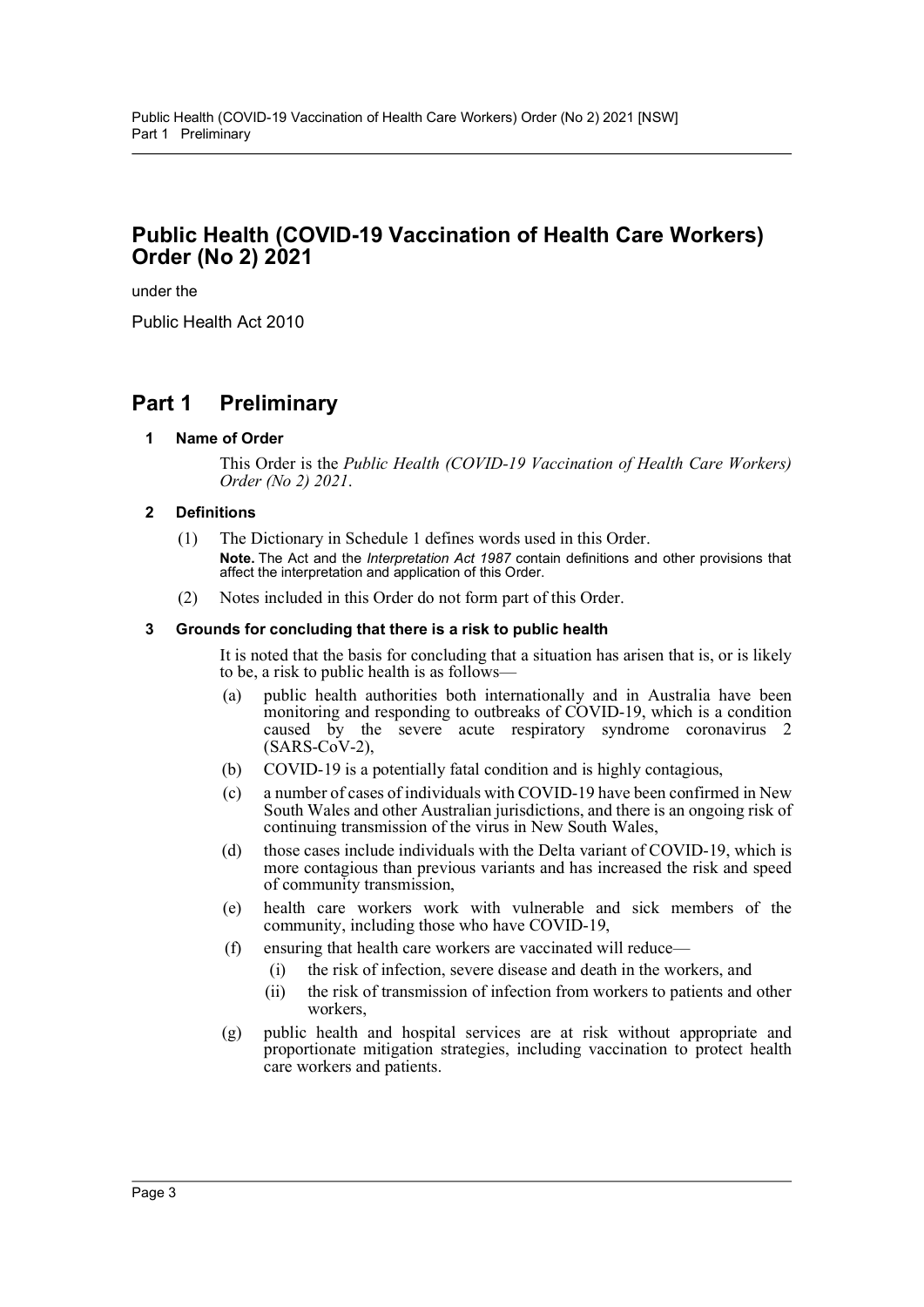### <span id="page-3-1"></span><span id="page-3-0"></span>**Part 2 Vaccination of health care workers**

#### **4 Introduction**

This Part sets out the directions of the Minister about the vaccination of health care workers.

#### <span id="page-3-2"></span>**5 Health care workers not to work unvaccinated**

- (1) A health care worker must not do work as a health care worker on or after the commencement of this Order but before 30 November 2021 unless the worker has received at least 1 dose of a COVID-19 vaccine.
- (2) A health care worker must not do work as a health care worker on or after 30 November 2021 unless the worker has received at least 2 doses of a COVID-19 vaccine.
- (3) Subclauses (1) and (2) do not apply in relation to work done for a public health organisation, the Health Administration Corporation, the Ambulance Service of NSW or the Ministry of Health under a contract of service or a contract for services if—
	- (a) the work does not involve the provision of a health service within the meaning of the *Health Services Act 1997*, and
	- (b) the person doing the work is not physically present, while doing the work, at premises operated by the public health organisation, Health Administration Corporation, Ambulance Service of NSW or Ministry of Health.
- (4) A health care worker must, if required to do so by an authorised person on or after the commencement of this Order, provide vaccination evidence for the worker.
- (5) Subclauses  $(1)$ ,  $(2)$  and  $(4)$  do not apply to-
	- (a) a health practitioner who does work as a health care worker in response to a medical emergency, or
	- (b) another person who does work as a health care worker in response to a non-medical emergency, for example, a fire, flooding or a gas leak.

#### <span id="page-3-3"></span>**6 Responsible persons for health care workers**

Each responsible person for a health care worker must take all reasonable steps to ensure that the health care worker to whom clause 5 applies complies with the clause.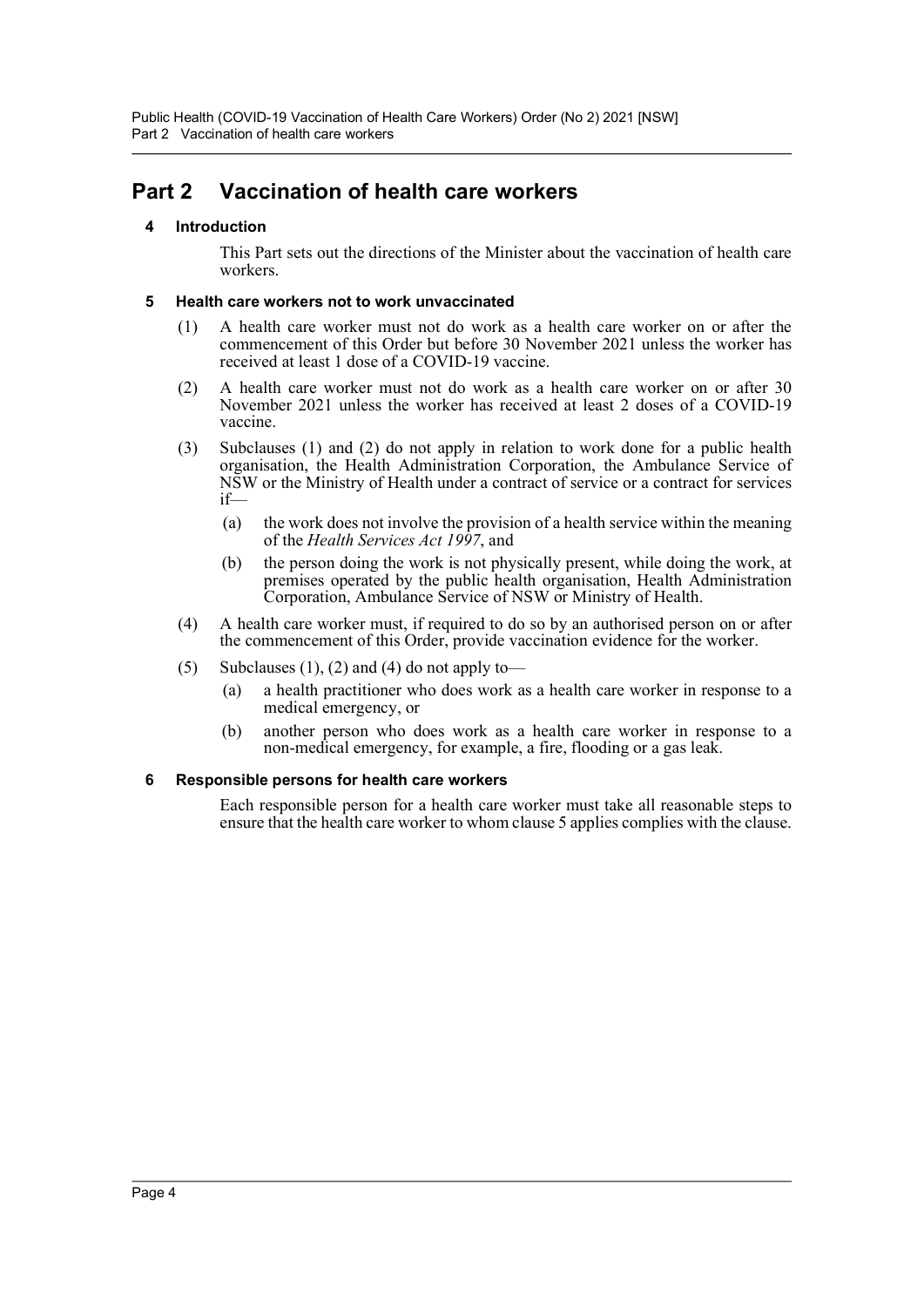Public Health (COVID-19 Vaccination of Health Care Workers) Order (No 2) 2021 [NSW] Part 3 Miscellaneous

### <span id="page-4-1"></span><span id="page-4-0"></span>**Part 3 Miscellaneous**

#### **7 Exemptions for medical contraindication**

- (1) Clause 5 does not apply to a health worker who—
	- (a) is unable, due to a medical contraindication, to be vaccinated against COVID-19, and
	- (b) presents to a responsible person for the worker a medical contraindication certificate issued to the worker.
- (2) The Minister may, in writing and subject to the conditions the Minister considers appropriate, grant an exemption to this Order or specified provisions of this Order if the Minister is satisfied it is necessary to protect the health and well-being of persons.

#### <span id="page-4-2"></span>**8 Repeal**

The *Public Health (COVID-19 Vaccination of Health Care Workers) Order 2021* is repealed.

#### <span id="page-4-3"></span>**9 Savings**

- (1) An act, matter or thing that, immediately before the repeal of the repealed Order, had effect under that Order continues to have effect under this Order.
- (2) Without limiting subclause (1)—
	- (a) an exemption granted by the Minister under the repealed Order and in force immediately before the commencement of this Order continues as if it were granted under this Order, and
	- (b) a delegation in force immediately before the commencement of this Order given for a provision of the repealed Order continues to have effect for the corresponding provision of this Order.
- (3) In this clause—

*repealed Order* means the *Public Health (COVID-19 Vaccination of Health Care Workers) Order 2021*.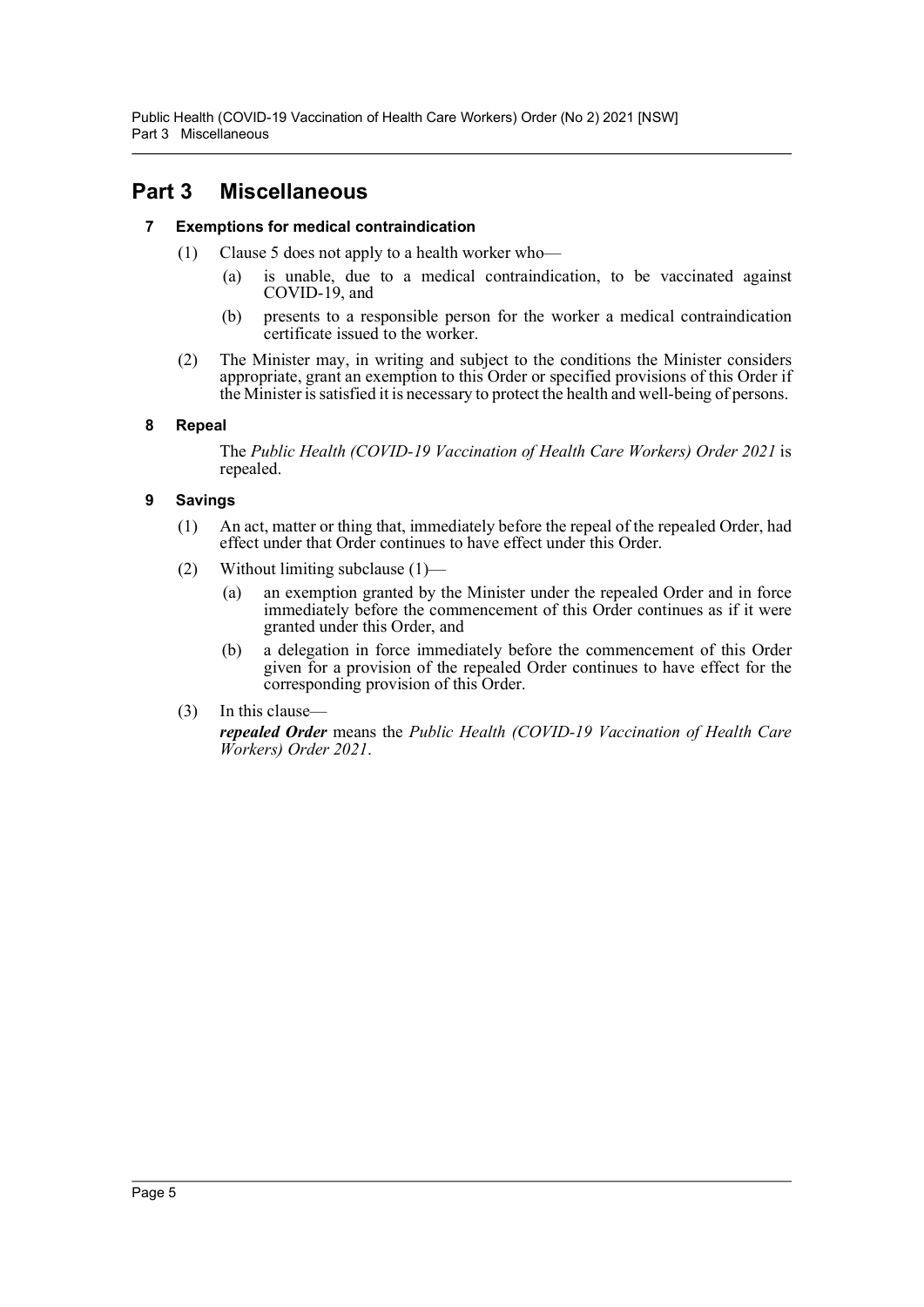### <span id="page-5-0"></span>**Schedule 1 Dictionary**

Clause 2(1)

*approved COVID-19 vaccine* means a vaccine approved by the Therapeutic Goods Administration of the Commonwealth for use in Australia as a vaccine against COVID-19.

*authorised person* for a health care worker means—

- (a) a responsible person for the worker, or
- (b) a person authorised by a responsible person.

#### *COVID-19 vaccine* means—

- (a) an approved COVID-19 vaccine, or
- (b) a vaccine, other than an approved COVID-19 vaccine, recognised by the Therapeutic Goods Administration of the Commonwealth as an appropriate vaccine against COVID-19 for incoming travellers to Australia.

**Note.** On the making of this Order, the recognised vaccines were specified in the document titled *COVID-19 vaccines not registered in Australia but in current international use – TGA advice on "recognition"*, published on the website of the Therapeutic Goods Administration of the Commonwealth and dated 27 September 2021.

*health care worker* means each of the following—

- (a) a person who does work, including as a member of staff of the NSW Health Service, for any of the following—
	- (i) a public health organisation,
	- (ii) the Health Administration Corporation,
	- (iii) the Ambulance Service of NSW,
- (b) a registered paramedic who does work involving transporting, or assessing whether to transport, persons to or from a hospital or public health facility, including any treatment incidental to the work,
- (c) a member of staff of the Ministry of Health,
- (d) a person who does work at a private health facility,
- (e) a person who does work for an organisation pursuant to either of the following in accordance with *NSW Health Policy Directive PD2019\_013 Administration of NSW Health Grant Funding for Non-Government Organisations*—
	- (i) a Ministerially approved grant under the Non-Government Organisations Program,
	- (ii) a Program Grant, if the work involves the provision of a health service within the meaning of the *Health Services Act 1997*,

**Note—** See www1.health.nsw.gov.au/pds/Pages/doc.aspx?dn=PD2019\_013.

(f) another person, or a person belonging to a class of persons, who does work specified by the Chief Health Officer as the work of a health care worker for this Order in a notice published on the website of NSW Health.

*health practitioner* means a natural person who provides a health service within the meaning of the *Health Care Complaints Act 1993*, whether or not the person is registered under the *Health Practitioner Regulation National Law (NSW)*.

*medical contraindication certificate* means a certificate issued by a medical practitioner—

- (a) in a form approved by the Chief Health Officer, and
- (b) certifying that because of a specified medical contraindication, the person to whom the certificate has been issued cannot have any approved COVID-19 vaccine available in New South Wales.

*place of residence* includes the premises where a person lives and a garden, yard, passage, stairs, garage, outhouse or other area or thing attached to, or used in connection with, the premises.